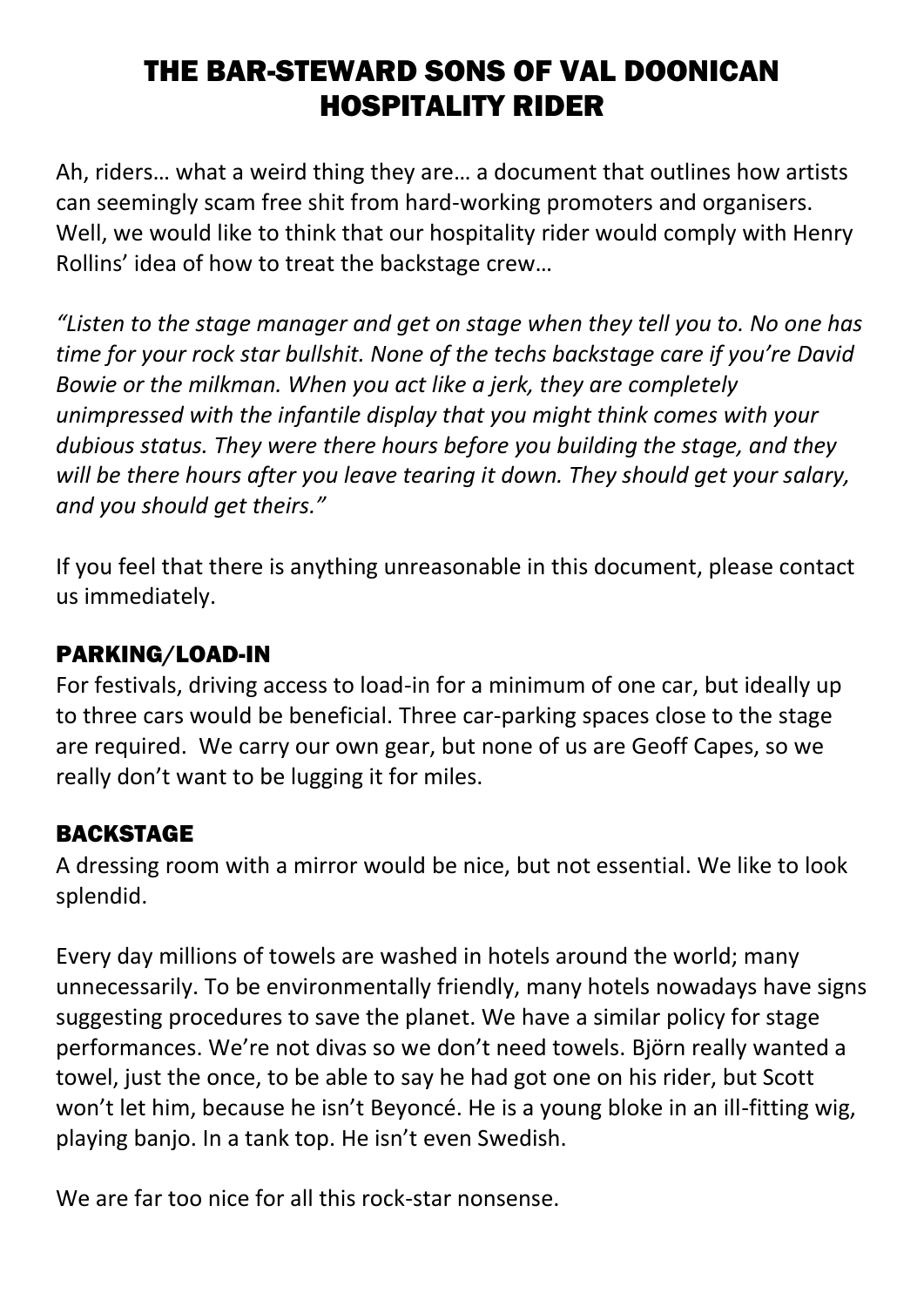## MERCHANDISE

A table (of approx. 1.5m length if possible) and a small light (if the festival appearance is after sundown or if at an indoor venue) for our merchandising is required.

Merch tends to be our main income and costs money to produce (we make most of it by hand – because we are more DIY than is probably sensible). As a totally independent band with no record label, management or agent, we don't really welcome venues or festivals requesting a percentage of this because they didn't spend three days burning the discs and packing it all up ready to try and sell. However in return, we do have our own crew to sell our merch, as we have lots of different albums, and they have an expert knowledge of these. This should hopefully reduce any pressure on any of the festival's/venue's regular merchandise crew, and also explain why we don't expect you to take a percentage, if our crew are running it. If you really do insist on it, it just means we have to put prices up, which is then rubbish for your punters *and* us as it means we will probably sell less as a result.

# GUEST LIST

We aren't savages, as we know that guest-lists eat into a festival's capacity. A single +1 per band member will usually suffice, though a +2 per band member would be seen as a very pleasant bonus. The +1's are always primarily for our partners, and very rarely do we need more than one each, anyway. All of our partners (who are also performers in their own right, outside of the band), *do* travel with us, run our merch, take photos, function pretty much as our instrument techs, roadies and emotional support too, so if it is a festival they need the same 'stage' wristbands as ourselves. They don't need to be charged money or a 'donation to charity' as we do absolutely loads for a bunch of charities of our choosing every year (without us getting all Bob Geldof about it!). They are our 'crew' rather than guests.

Occasionally, we do have Tom Large in attendance, who joins us on stage to play the part of 'The Devil' during *The Devil Went Darn To Barnsley.* On occasions where it is needed, a stage access pass for Tom should be granted in order for him to make it to the stage. Please contact us ahead of our performance to find out if Tom will be in attendance. If he is, he would need a +1 too for his wife Alison.

Thank you for checking with us. We will know that you read this document if you ask about Tom.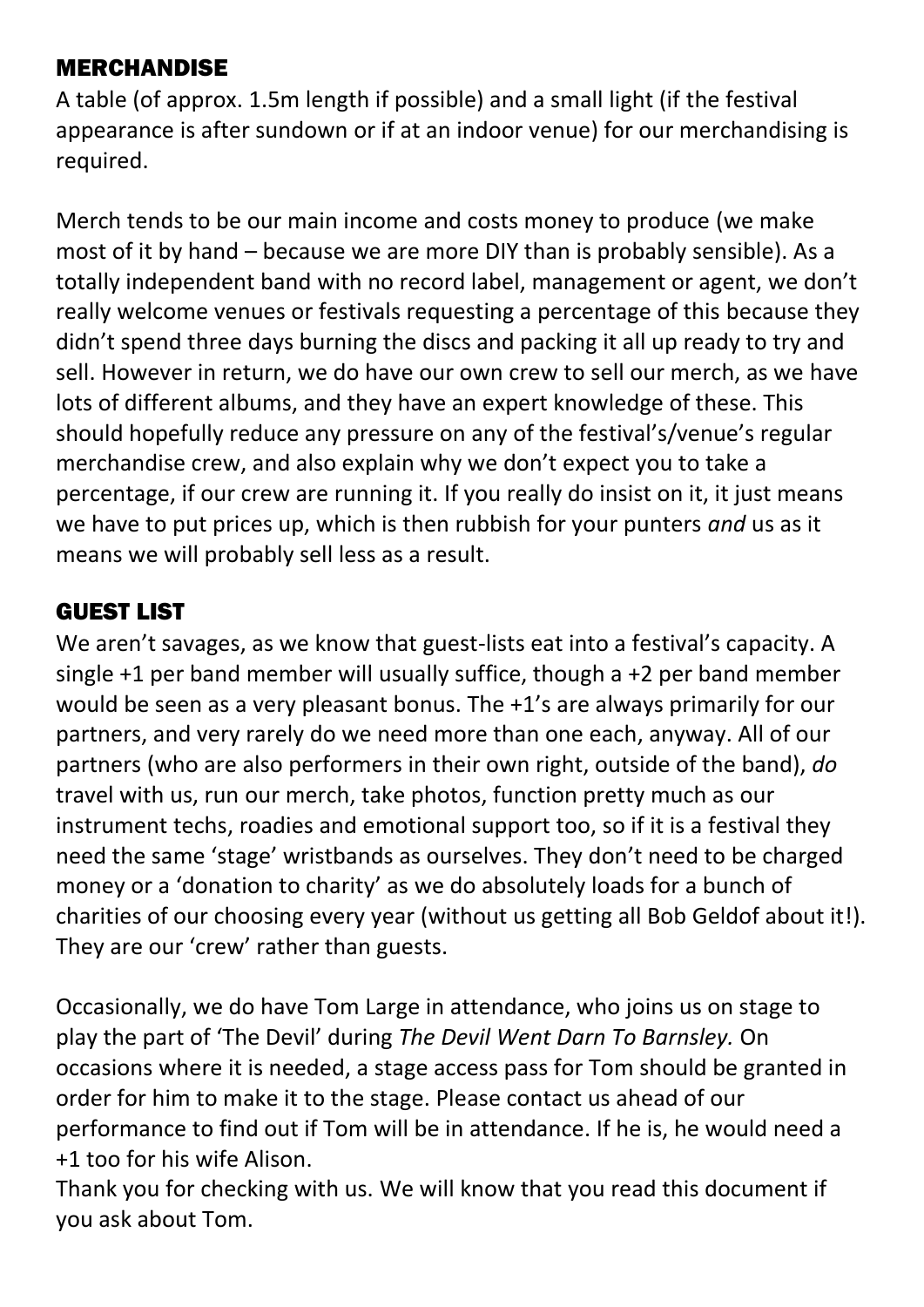## ADVERTISING & PROMOTION

Don't hesitate to write, if you need posters, flyers, promo templates, logos, band photographs or pictures in various file formats. Just get in contact with us. There's no corporate identity in our advertising, but a corporate feeling for what the band is. We appreciate good design, whether it's professional or just made from the heart. You can download photos and logos here:

[www.thebarstewardsons.com/photos](https://www.thebarstewardsons.com/photos)

For the benefit of advertising, websites etc. the name of the band is *The Bar-Steward Sons of Val Doonican* – it has a hyphen between Bar and Steward and a small 'o' in 'of'.

*W*e *aren't* The Bastard Sons of Val Doonigun, The Barsteward Suns of Van Hooligan, or any of the other things we have been monikered by venues and festivals in the past. You may be amazed to hear that we have been mis-billed so many times, that we considered forming our own tribute band 'That Bastard Van Morrison'.

*TOP TIP: If you can cut & paste, you'll most likely get it right.*

# FESTIVAL PHOTOGRAPHY

In most festival photography pits there is a 'first three songs only' rule. Most of the fun stuff happens towards the end of our shows, so we really don't mind photographers snapping throughout the show. Please let them know this. An 'open pit' is fine by us.

If the organisers of an event have a film-crew, we are happy for footage to be used as long as we have chance to see it before it is uploaded to the internet. (The main reason for this is the comedy element: we try to avoid too many spoilers for future shows)

Amanda White, who usually runs our merch, often takes promotional photos during our set, so if possible, she should also be permitted to the stage (if a press or stage-pass is required for access to the photography pit and/or stage, one should be issued for her, please).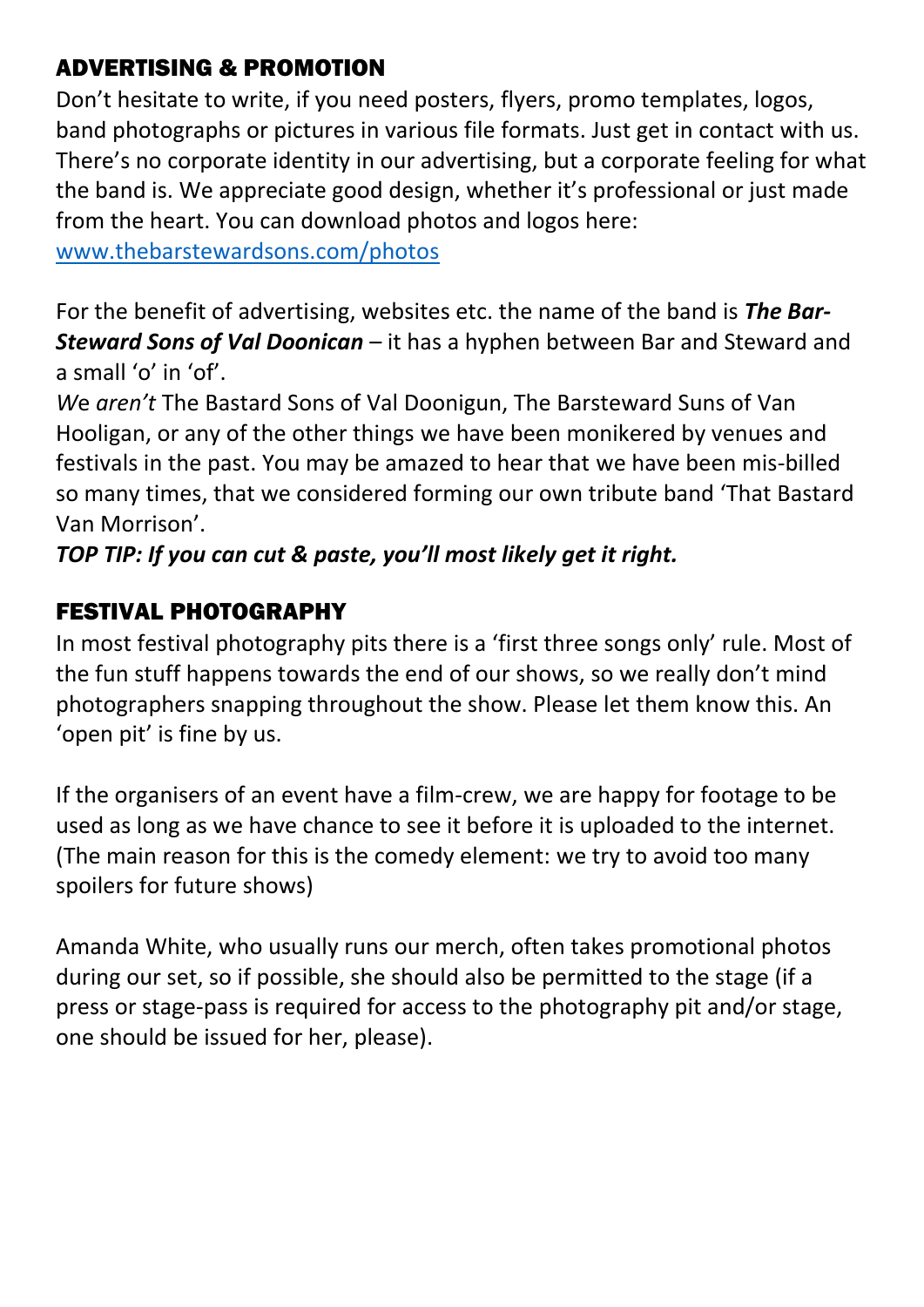## FOOD & DIETARY STUFF

We haven't forgotten where we have come from, so don't take anything for granted or expect anything. We aren't Iggy & The Stooges and we aren't rock stars, even if we look flamboyant. However, if you actually do food/catering then it would be food/catering for either a party of six or a party of eight (if Tom and Alison are in attendance).

We won't starve if you don't, but all of our partners do travel with us, run merch, take photos, function pretty much as our techs, roadies and emotional support too, and there's nowt worse than having to share three or four meals at festival catering because they aren't considered 'the band'. They very much *are* and we aren't going to wave at them from the catering tent whilst we eat… seeing as they drive too, it'd a long walk home!

We don't need fruit… we are Northern.

We probably are the most likely band on the bill to have scurvy.

Snacks are fine but not essential!

We are all omnivores.

Anyway, given the choice we'd sooner have a drink over food. Talking of which…

#### DRINKS

We *do* like a drink, it helps to loosen us up ready to do a good lairy show. We tend to have a couple before we go on, one for while we're out there, and then a couple to unwind at the end. We don't need enough booze to fell an elephant, because we aren't Lemmy, God Rest His Soul. We like to do a good job, and we don't hold with that thing that some bands do where they take the piss and request a billion things for their ridiculous entourage.

This'll do, if you can sort it:

*5 x bottles of nice real ale for Scott (you choose – around 5% ABV is fine) 5 x bottles of nice real ale for Alan (you choose – around 5% ABV is fine) 5 x cans of lager for Björn (not Special Brew – we need him to function!) 5 x bottles of nice real ale for Tom (you choose – around 5% ABV is fine) Or the equivalent in drinks tokens if that's how you roll* A few cans of still water (rather than plastic bottles as we love the planet).